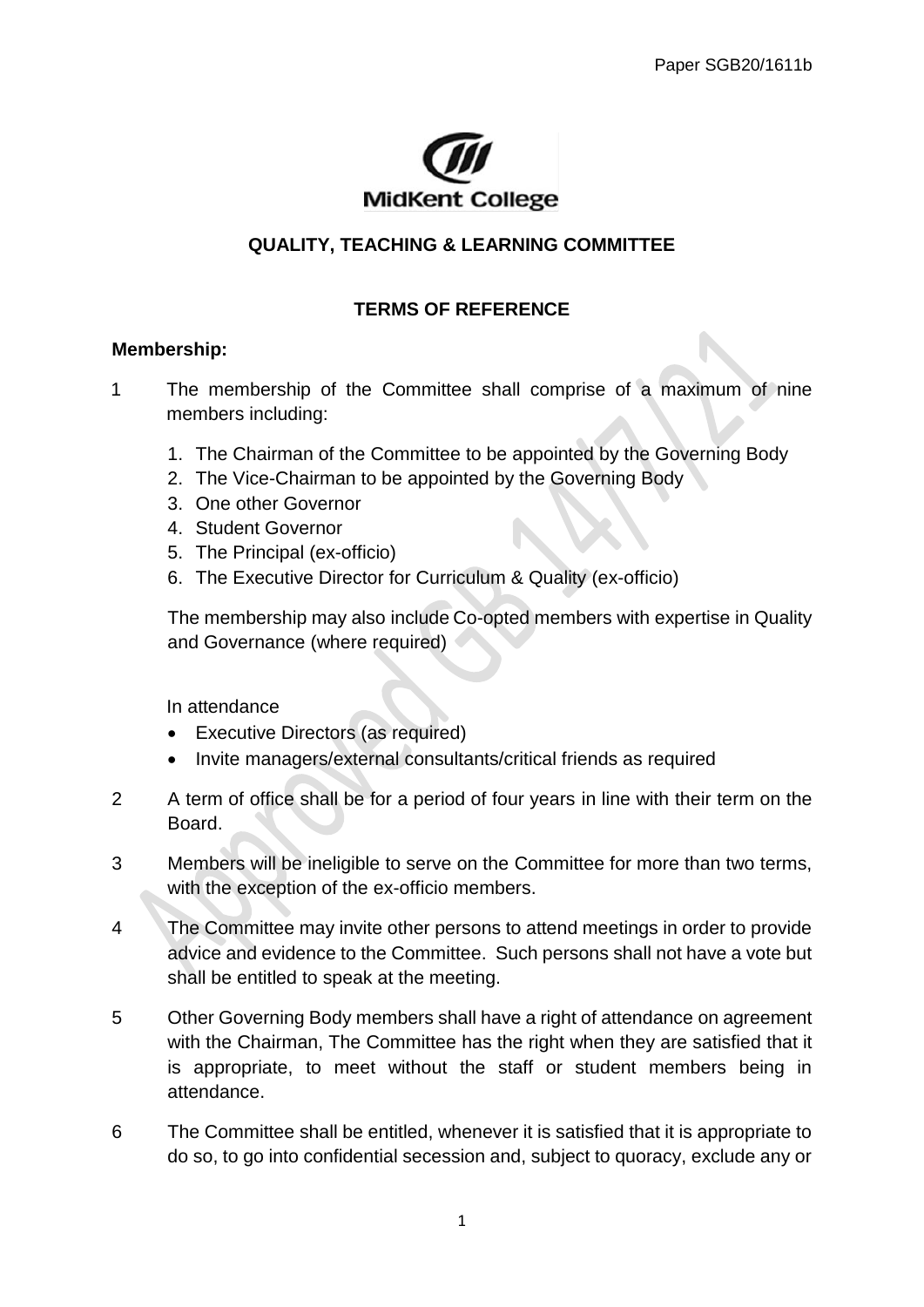all participants and observers, except the Personal Assistant to the Principal, or Clerk to the Committee.

- 7 The Committee may, with permission of the Governing Body, obtain outside legal or other independent professional advice if it considers this to be necessary.
- 8 The quoracy for the Committee shall be three members. This must include the Chairman or Vice Chairman and one ex-officio members excluding the Principal.

#### **Terms of Reference**

The Quality, Teaching & Learning Committee is responsible for advising the Governing Body on the overall academic performance of the College, and has the following functions and responsibilities:

- 1. To approve College policies in relation to Quality, Teaching, Learning and Assessment.
- 2. To monitor the College performance against the Common Inspection Framework (EIF).
- 3. To consider and recommend to the Governing Body the College's annual Self-Assessment Report.
- 4. To recommend for approval and monitor the College Quality Improvement Plan to ensure it is appropriate and adequate for improving standards.
- 5. To request and scrutinise reports on the impact on teaching and learning of the College's quality improvement strategies
- 6. To monitor the College's state of readiness for inspection through engaging internal and external specialists.
- 7. To agree and approve targets in order to monitor and contribute to the College's policy to improve the quality of teaching, learning and assessment and all other services to the College's students and clients.
- 8. To request and scrutinise reports on student attendance and in-year retention, lesson observations, staff and student surveys and other quality assurance issues
- 9. To monitor that the curriculum portfolio and educational programmes meet the needs and interest of the students, employers and local/national community.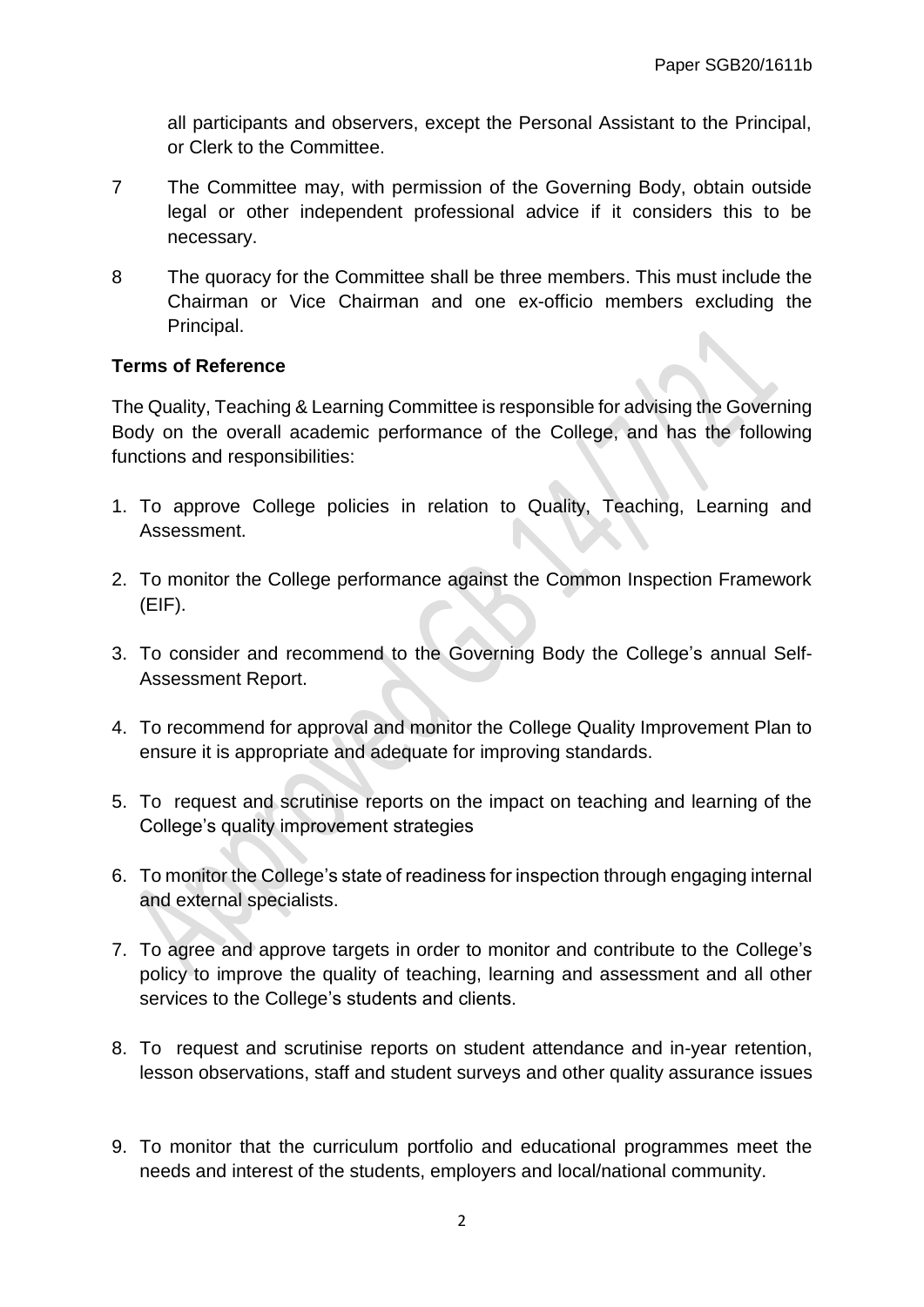- 10.To directly monitor the HE developments and performance through approving the minutes and actions from the HE Committee.
- 11.To consider the College's response and resultant strategies to meet National and Governmental initiatives.
- 12. To approve any policies or other duties as delegated by the Governing Body.
- 13. To receive reports from Governor's visits to classrooms including learning walks, and reports from Link Governor Visits, in order to gather and validate evidence of the impact of the college's quality improvement strategies.
- 14. To consider the remit of other committees to ensure cross checking but no overlap.
- 15. Review and making recommendations to Governing Body on the GSAR of the Board with consideration of the Committee self-assessment.
- 16. Oversight of the effective completion of the resulting Governing Body Improvement Plan.

### **Reporting Procedures**

- 17. The Committee shall meet three times a year and report to the Governing Body.
- 18. The Clerk to the Governing Body shall minute all meetings and circulate the agenda and minutes.
- 19. At each meeting the minutes of the last meeting shall be taken as an agenda item, and if agreed to be accurate, signed as a true record.
- 20. As the Committee only meet formally termly they will hold regular telephone meetings during term time to monitor in year performance and progress against improvement plans.